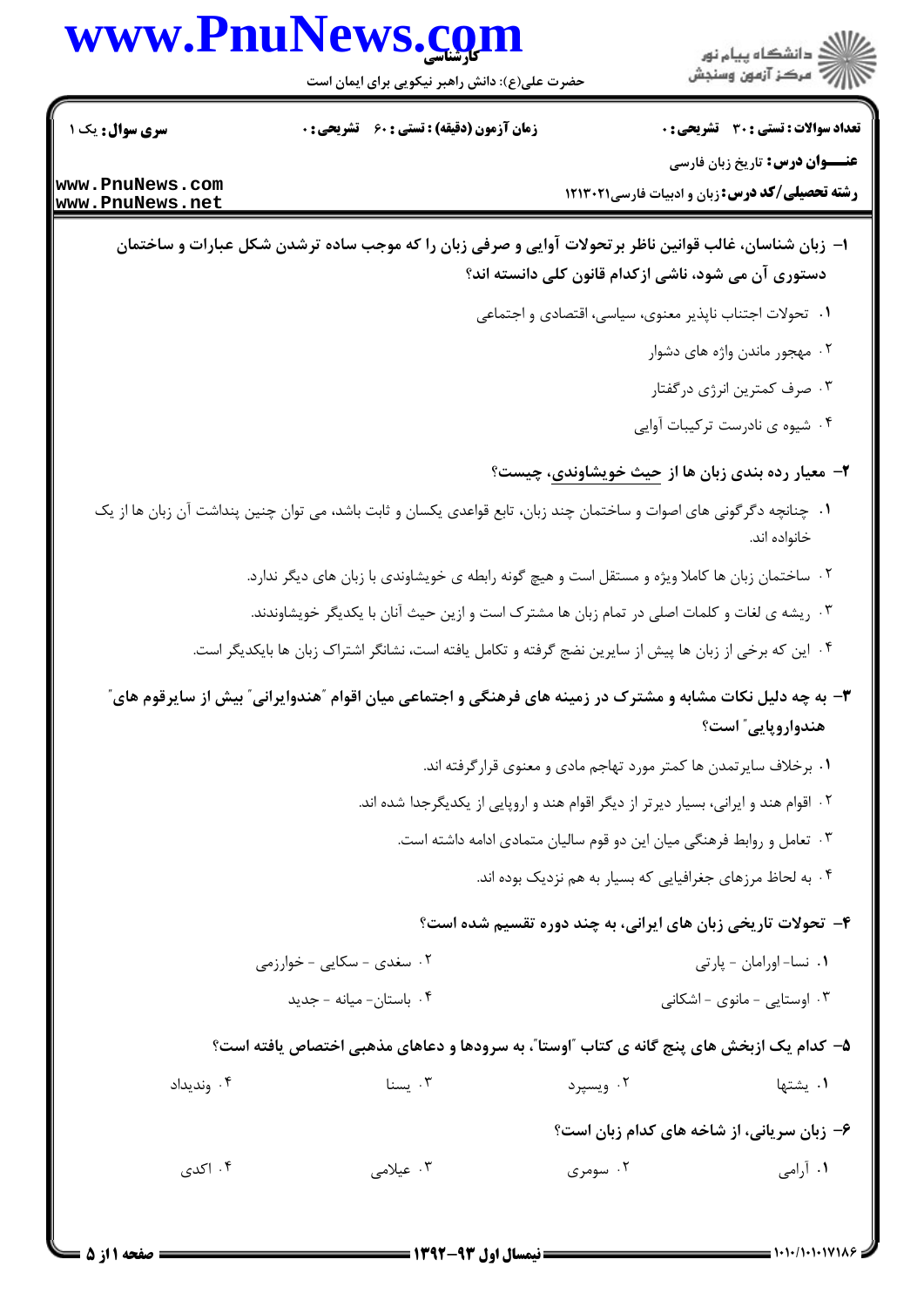|                                    | www.PnuNews.com                                                                                    | ڪ دانشڪاه پيا <sub>م</sub> نور<br>۾ سرڪز آزمون وسنڊش                                             |
|------------------------------------|----------------------------------------------------------------------------------------------------|--------------------------------------------------------------------------------------------------|
|                                    | حضرت علی(ع): دانش راهبر نیکویی برای ایمان است                                                      |                                                                                                  |
| <b>سری سوال : ۱ یک</b>             | <b>زمان آزمون (دقیقه) : تستی : 60 ٪ تشریحی : 0</b>                                                 | <b>تعداد سوالات : تستی : 30 ٪ تشریحی : 0</b>                                                     |
| www.PnuNews.com<br>www.PnuNews.net |                                                                                                    | <b>عنـــوان درس:</b> تاریخ زبان فارسی<br><b>رشته تحصیلی/کد درس:</b> زبان و ادبیات فارسی۲۱۳۰۲۱ ۱۲ |
|                                    | ۷- برکدام یک از دوره های تاریخی زبان فارسی، تعبیر ؒزبان های دوره ی میانه ؒ اطلاق شده است؟          |                                                                                                  |
|                                    |                                                                                                    | ٠١ آغاز تشكيل سلسله ى هخامنشيان.                                                                 |
|                                    |                                                                                                    | ۰۲ فاصله ی زمانی میان انقراض سلسله ی اشکانی و تأسیس سلسله ی ساسانیان.                            |
|                                    |                                                                                                    | ۰۳ زبان هایی که حد فاصل میان زبان های باستانی و دوره ی اخیر ایران اند.                           |
|                                    |                                                                                                    | ۰۴ دوره ی رواج و تأثیر نابسامان فرهنگ یونانی بر ایران.                                           |
|                                    |                                                                                                    | ۸- میزان و ملاک تشخیص ؒ زبان های میانه ؒچیست؟                                                    |
|                                    |                                                                                                    | ٠١. آثار مكتوب بازمانده از اين دوران.                                                            |
|                                    |                                                                                                    | ۰۲ شاخه های فرعی متعدد مستخرج از آن و قیاس با شاخه ی اصلی.                                       |
|                                    |                                                                                                    | ۰۳ فراوانی محدوده های جغرافیایی که بدین زبان تکلم می کردند.                                      |
|                                    |                                                                                                    | ۰۴ ساده تر بودن، نسبت به صورت باستانی و نیز، متروک ماندن آن.                                     |
|                                    |                                                                                                    | ۹- تنها اختلاف میان زبان های پهلوی اشکانی و پهلوی ساسانی چیست؟                                   |
|                                    | ۰۲ اختلاف لهجه ای و آوایی                                                                          | ۰۱ تفاوت واژه های اشتقاقی و تصریفی                                                               |
|                                    | ۰۴ تفاوت تلفظ افعال ربطي و تام                                                                     | ۰۳ اختلاف مصوت ها                                                                                |
|                                    |                                                                                                    | ∙۱- کدام گزینه در زمره ی دشواری های خواندن″ خط پهلوی″ است؟                                       |
|                                    | ۰۱ نسخه های ًمکتوب برجای مانده از این زبان، به شدت دچار تحریف و تصرف نساخ واقع شده است.            |                                                                                                  |
|                                    | ۰۲ انشعابات آن بسیار فراوان است که برای هریک در طول زمان قواعد صرفی ویژه ای وضع شده است.           |                                                                                                  |
|                                    |                                                                                                    | ۰۳ در نقاط مختلف جغرافیایی خوانش های گوناگونی از آن رواج دارد.                                   |
|                                    |                                                                                                    | ۰۴ گاه یک نویسه بر دو یا چند واج دلالت می کند.                                                   |
|                                    | 1۱– به" ترجمه های پهلوی بازمانده ازکتاب مقدس زردشتیان″، چه نامی اطلاق شده است؟                     |                                                                                                  |
| ۰۴ زادسپرم                         | ۰۳ يوشت فريان                                                                                      | ۰۲ پازند<br>۰۱ زند                                                                               |
|                                    | <b>۱۲</b> - ازکدام یک اززبان های دوره ی جدید، علاوه برصورت های ملفوظ،صورت مکتوب نیز برجامانده است؟ |                                                                                                  |
| ۰۴ گیلکی                           | ۰۳ پشتو                                                                                            | ۰۲ آسی<br>٠١. يغنابي                                                                             |
|                                    | ۱۳- منطقه ی رواج فارسی دری، نخست درکدام یک ازمناطق جغرافیایی ایران زمین بوده است؟                  |                                                                                                  |
| ۰۴ غرب و شمال غربی                 | ۰۲ مرکز و جنوب<br>۰۳ مشرق و شمال شرقی                                                              | ۰۱ جنوب و جنوب غربی                                                                              |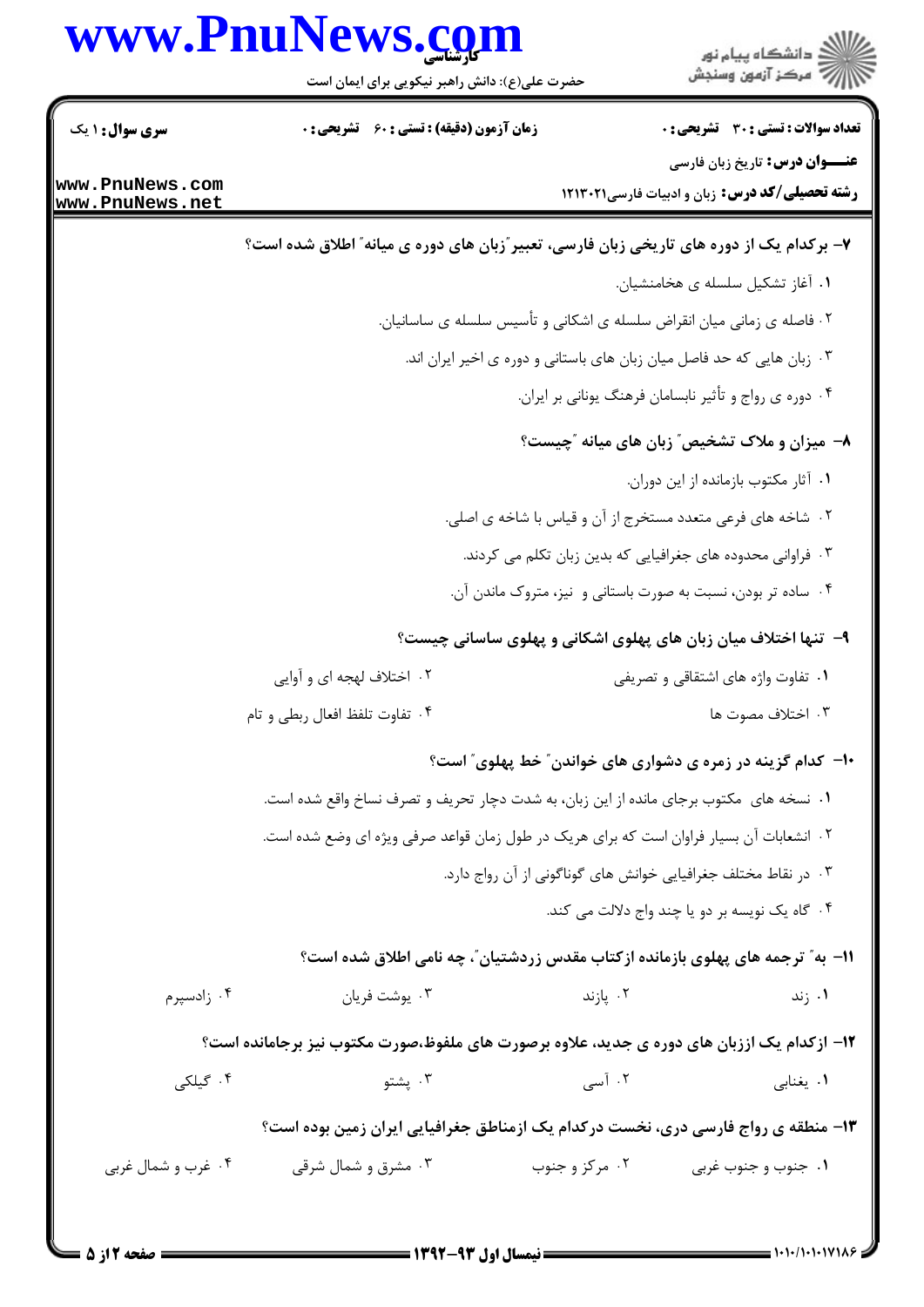|                                     | www.PnuNews.com<br>حضرت علی(ع): دانش راهبر نیکویی برای ایمان است                                                       |                                                                           | الار دانشگاه پيام نور<br>الارا مرکز آزمون وسنجش                                                 |
|-------------------------------------|------------------------------------------------------------------------------------------------------------------------|---------------------------------------------------------------------------|-------------------------------------------------------------------------------------------------|
| سری سوال : ۱ یک                     | زمان آزمون (دقیقه) : تستی : 60 ٪ تشریحی : 0                                                                            |                                                                           | <b>تعداد سوالات : تستی : 30 - تشریحی : 0</b>                                                    |
| www.PnuNews.com<br> www.PnuNews.net |                                                                                                                        |                                                                           | <b>عنـــوان درس:</b> تاریخ زبان فارسی<br><b>رشته تحصیلی/کد درس:</b> زبان و ادبیات فارسی ۱۲۱۳۰۲۱ |
|                                     | ۱۴– ″حذف واومعدوله″ در زمره ی کدام دسته ازتحولات زبان فارسی میانه به فارسی جدید قرارگرفته است؟                         |                                                                           |                                                                                                 |
| ۰۴ تحول نحوی                        | ۰۳ تحول صرفی                                                                                                           | ۰۲ تحول واژگان                                                            | ٠١. تحول اصوات                                                                                  |
|                                     |                                                                                                                        | 1۵– بارزترین ویژگی "صوتی" فارسی باستان چه بوده است؟                       |                                                                                                 |
|                                     | ۰۲ حذف صامت پایانی ازخوشه های صوتی.                                                                                    |                                                                           | ٠١. حذف واج هاي تكراري يك واژه.                                                                 |
|                                     | ۰۴ حذف مصوت های میانی از واژگان دوهجایی.                                                                               |                                                                           | ۰۳ ختم شدن اغلب واژه ها به مصوت.                                                                |
|                                     | ۱۶- در فارسی میانه، چنانچه صوت«چ» درکنار یکی ازمصوت ها قرار بگیرد، درتحول به کدام صوت، تبدیل می شود؟                   |                                                                           |                                                                                                 |
| $\mathcal{F} \cdot \mathcal{F}$     | $\ddot{\phantom{a}}$ . ۳                                                                                               | $\dot{\tau}$ . ۲                                                          | $\rightarrow$ .1                                                                                |
|                                     | ۱۷- باتوجه به تحولات صوتی فارسی از دوره ی میانه به دوره ی جدید، درکدام دسته از واژگان زیر،" حذف پایانی واج"، رخ داده   |                                                                           | است؟                                                                                            |
|                                     | ۰۲ نیکو/نامی/ دانا / گفته                                                                                              |                                                                           | ٠١ نام / جام/ چشم/ مرد                                                                          |
|                                     | ۰۴ روا / ترسو/ بامی/ روشن                                                                                              |                                                                           | ۰۳ پاداش/ همتا / فردا / گربه                                                                    |
|                                     | ۱۸- در تحولات فارسی میانه به فارسی جدید،چنانچه ازآغاز واژه ای «اً»یا«اً» حذف گردد، درچه صورت، میان آن دو صامت          |                                                                           | آغازی، مصوتی افزوده خواهدگشت؟                                                                   |
|                                     |                                                                                                                        | 1. چنانچه یکی از صامت های انسدادی بی واک بین آن دو قرارگیرد.              |                                                                                                 |
|                                     |                                                                                                                        |                                                                           | ۰۲ اگر این دو مصوت درکنار هم واقع گردند.                                                        |
|                                     |                                                                                                                        | ۰۳ چنانچه در واژه ای هردو تکواژ یاد شده موجود باشد.                       |                                                                                                 |
|                                     |                                                                                                                        | ۰۴ چنانچه بر اثر این حذف، بلافاصله دو صامت پی درپی در آغاز واژه واقع شود. |                                                                                                 |
|                                     | ۱۹- با توجه به دگرگونی های آوایی از دوره ی میانه به فارسی جدید، درکدام واژه، «قلب»رخ داده است؟                         |                                                                           |                                                                                                 |
| ۰۴ برنج                             | ۰۳ ژرف                                                                                                                 | ۰۲ دروغ                                                                   | ۰۱ سپاس                                                                                         |
|                                     | <b>۲۰</b> - با توجه به قاعده ی «ابدال» که در زمره ی تحولات آوایی فارسی میانه به جدید است؛چنانچه سه بستواج «پ»،«ت» و«ک» | ، درکنارمصوت یا صامت های «ن» و«ر» قراربگیرد، به چه تبدیل خواهدشد؟         |                                                                                                 |
|                                     | ۰۲ به فرم واکدار خود بدل خواهندگردید.                                                                                  |                                                                           | ۰۱ تلفظ می شود اما نوشته نخواهد شد.                                                             |
|                                     | ۰۴ واج نخستین تبدیل به «د» می شود.                                                                                     |                                                                           | ۰۳ تبدیل به دوگونه ی تکواژی می شود.                                                             |
|                                     |                                                                                                                        |                                                                           |                                                                                                 |
|                                     |                                                                                                                        |                                                                           |                                                                                                 |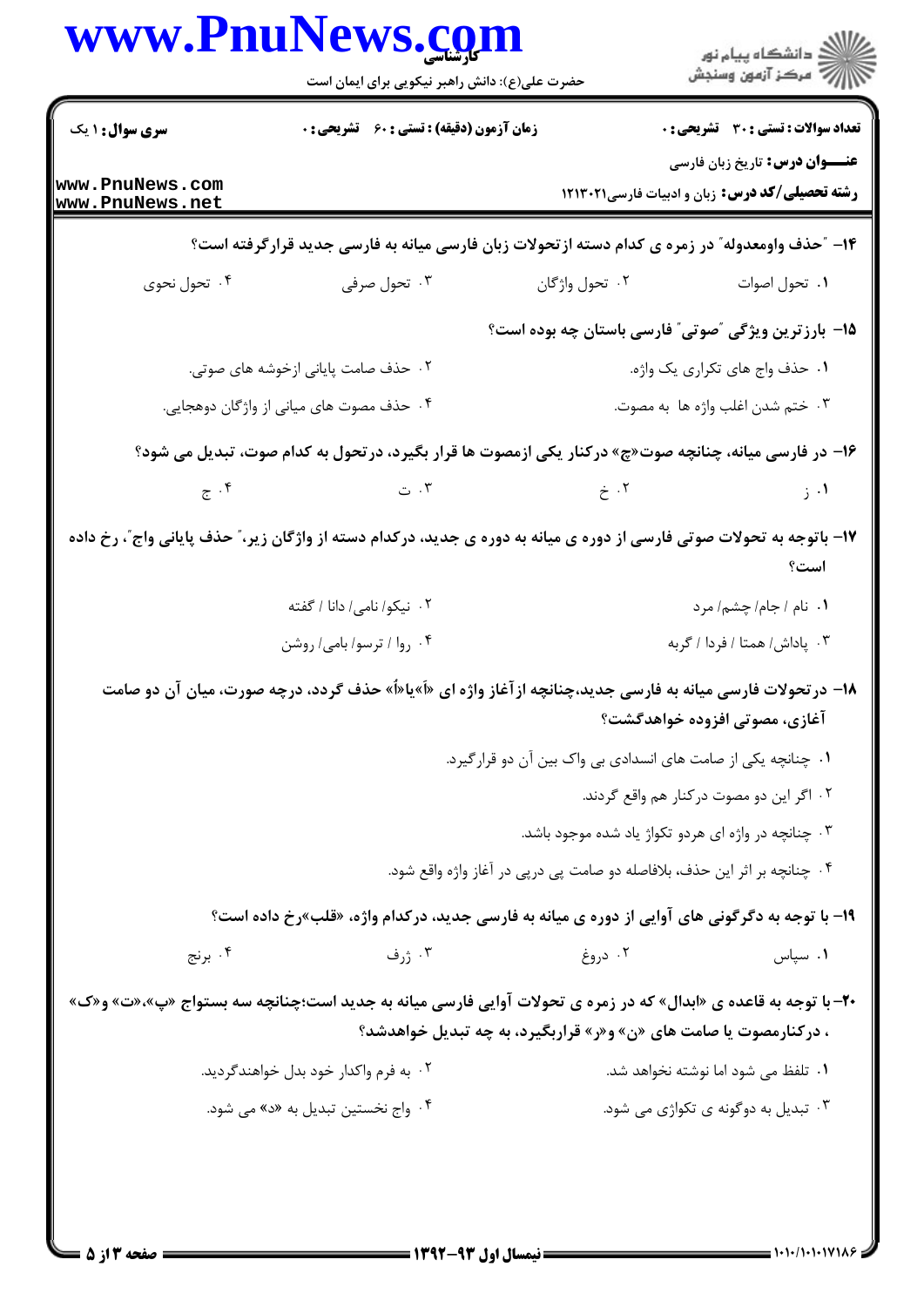| www.PnuNews.com                    | حضرت علی(ع): دانش راهبر نیکویی برای ایمان است                                                                                 |           | ڪ دانشڪاه پيام نور<br>پ <sup>ر</sup> مرڪز آزمون وسنڊش                                    |
|------------------------------------|-------------------------------------------------------------------------------------------------------------------------------|-----------|------------------------------------------------------------------------------------------|
| سری سوال : ۱ یک                    | زمان آزمون (دقیقه) : تستی : 60 ٪ تشریحی : 0                                                                                   |           | <b>تعداد سوالات : تستی : 30 ٪ تشریحی : 0</b>                                             |
| www.PnuNews.com<br>www.PnuNews.net |                                                                                                                               |           | <b>عنـــوان درس:</b> تاریخ زبان فارسی<br>رشته تحصیلی/کد درس: زبان و ادبیات فارسی ١٢١٣٠٢١ |
|                                    |                                                                                                                               |           | <b>۲۱</b> - آاسم ؓ از نظرجنس در ؓفارسی باستان ؓ، به چندگونه رایج بوده است؟               |
|                                    | ۰۲ فاعلی - مفعولی - اضافی                                                                                                     |           | ۰۱ مفرد - مثنی - جمع                                                                     |
|                                    | ۰۴ هم نشینی - جانشینی - وابستگی                                                                                               |           | ۰۳ مذکر -خنثی - مؤنث                                                                     |
|                                    |                                                                                                                               |           | ۲۲- آخرین مدارک و اسناد "فارسی باستان" به کدام زبان تدوین شده است؟                       |
| ۰۴ تبدیلی                          | ۰۳ تصریفی                                                                                                                     | ۲. تحلیلی | ۱. ترکیبی                                                                                |
|                                    | <b>۲۳</b> -تکواژ «رای»که گونه ی دیگر«را» است،  علاوه برنقش دستوری خود در دستگاه زبان، دارای کدام معنی و مفهوم دیگربوده        |           | است؟                                                                                     |
|                                    | ۲. علت الله به سال ۲۰۰۳ اندرون است کا بار است کا بار می توان که منابع کرد کرد که در کار کرد کرد کرد کرد کرد کر                |           | ۰۱ بر اثر                                                                                |
|                                    | <b>۲۴</b> - در اوایل دوره ی فارسی جدید، برسر واژگانی که درحالت مفعولی یا متممی و با«را» یا بدون«را» بوده اند،کدام تکواژ، واقع |           | می شده است؟                                                                              |
|                                    |                                                                                                                               |           |                                                                                          |
|                                    | ۲۵- دردوره ی باستان، برای ساخت" صفت تفضیلی" ازکدام پسوند استفاده می شده است؟                                                  |           |                                                                                          |
| $pat - f$                          | $-yah \cdot r$                                                                                                                | - tama .r | - anam .                                                                                 |
|                                    | ۲۶- درفارسی جدید از میان نشانه های جمع، به چه دلیل تکواژ «ان»، بیش از «ها»، کاربرد داشته است؟                                 |           |                                                                                          |
|                                    | ۰۱ به دلیل التقاط نشانه های جمع فارسی و عربی، استفاده از تکواژ «ها» منسوخ شده است.                                            |           |                                                                                          |
|                                    |                                                                                                                               |           | ۰۲ «ان» برای ساختن قید هم به کار می رود.                                                 |
|                                    |                                                                                                                               |           | ۰۳ «ان» به هنگام اتصال به سایرنشانه ها، نیازی به میانجی ندارد.                           |
|                                    |                                                                                                                               |           | ۰۴ مواردی که با «ها» جمع بسته می شود بسیار نادر و محدود است.                             |
|                                    |                                                                                                                               |           | <b>۲۷</b> - در فارسی جدید، ترتیب و چگونگی″ انواع صفت″ به چه شکل است؟                     |
|                                    |                                                                                                                               |           | ٠١. صفت برتر به موصوف جمع اضافه مي شود.                                                  |
|                                    |                                                                                                                               |           | ۰۲ صفت مطلق، بر موصوف مفرد دلالت می کند و پس از آن قرار می گیرد.                         |
|                                    |                                                                                                                               |           | ۰۳ در صفت تفضیلی، موصوف مقدم است و به صفت اضافه می شود.                                  |
|                                    |                                                                                                                               |           | ۰۴ صفت عالی،پیش ازموصوف مفرد به کار برده می شود.                                         |
|                                    | ۲۸- ازمیان ماده های متعدد افعال دوره ی باستان،کدام یک با تحولات آوایی اندک تا دوره ی جدید، باقی مانده است؟                    |           |                                                                                          |
| ۰۴ مستقبل                          | ۰۳ مصدر                                                                                                                       | ۰۲ ماضی   | ۰۱ مضارع                                                                                 |